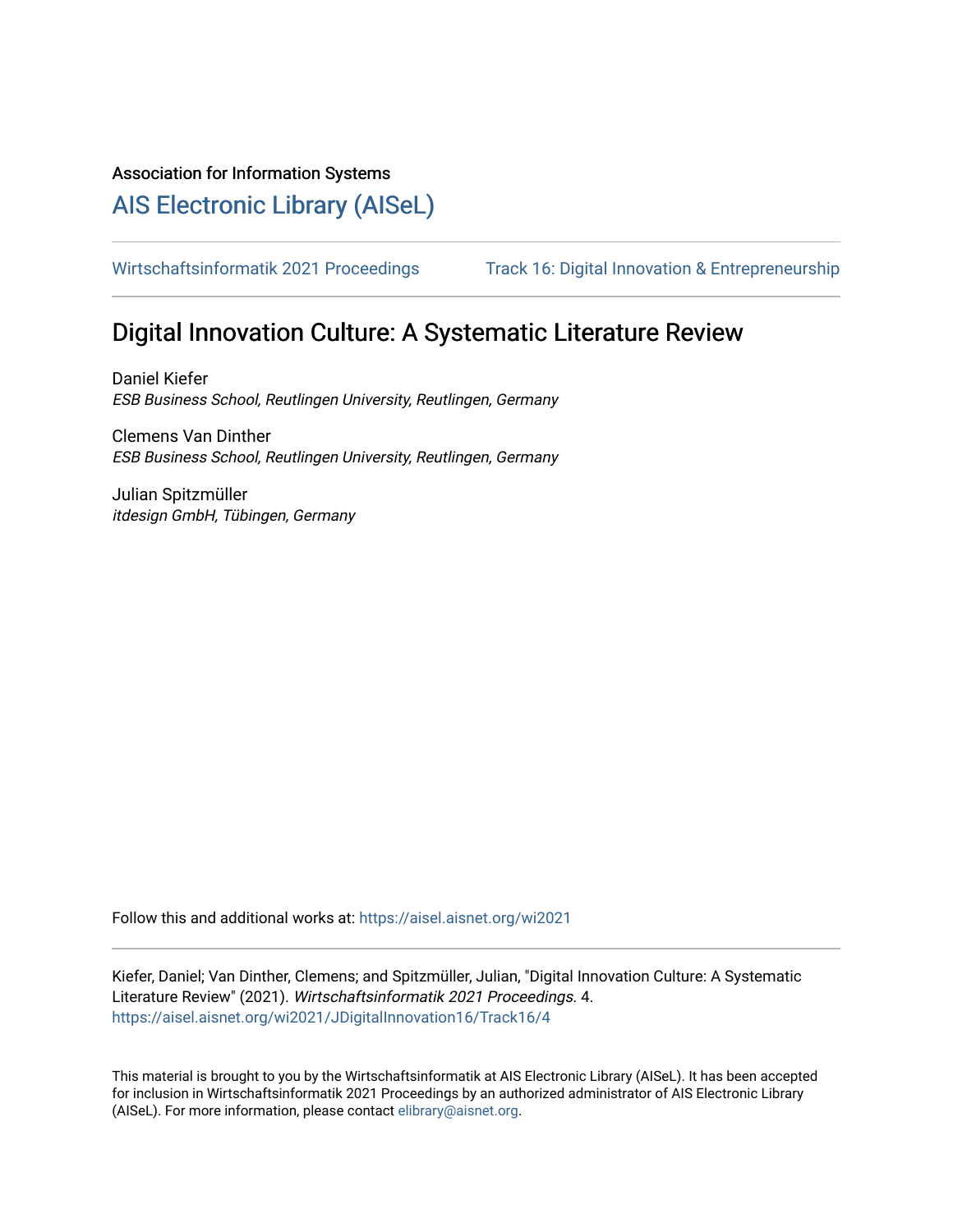# **Digital Innovation Culture: A Systematic Literature Review**

Daniel Kiefer<sup>1</sup>, Clemens van Dinther<sup>1</sup>, and Julian Spitzmüller<sup>,2</sup>

<sup>1</sup> ESB Business School, Reutlingen University, Reutlingen, Germany {Daniel.Kiefer,Clemens.Van\_Dinther}@Reutlingen-University.de 2 itdesign GmbH, Tübingen, Germany {Julian.Spitzmueller}@itdesign.de

**Abstract.** Digitalization increases the pressure for companies to innovate. While current research on digital transformation mostly focuses on technological and management aspects, less attention has been paid to organizational culture and its influence on digital innovations. The purpose of this paper is to identify the characteristics of organizational culture that foster digital innovations. Based on a systematic literature review on three scholarly databases, we initially found 778 articles that were then narrowed down to a total number of 23 relevant articles through a methodical approach. After analyzing these articles, we determine nine characteristics of organizational culture that foster digital innovations: corporate entrepreneurship, digital awareness and necessity of innovations, digital skills and resources, ecosystem orientation, employee participation, agility and organizational structures, error culture and risk-taking, internal knowledge sharing and collaboration, customer and market orientation as well as openmindedness and willingness to learn.

**Keywords:** Digital, Innovation, Culture, Organization, Transformation

## **1 Introduction**

Many companies are still overwhelmed by digital transformation, in particular when it comes to proactive behavior and discussing its actual impact and potentials for companies [1]. Innovation has always played a crucial role for competitive advantage and corporate success [2, 3]. It can be used to adapt to changes in the business environment and to meet customer needs [4]. Likewise, the requirements for innovations have changed over the past few years: the increased intensity of competition, technological development and changing customer needs result in shortened product lifecycles [5]. Consequently, there is increased pressure to create innovations in companies in a more effective and efficient way.

Creating these innovations in the digital era is a serious challenge for companies that cannot be solved easily. Innovation culture is mentioned as a key driver to manage digital transformation [6]. New digital products, services, business models or ecosystems need an organizational culture that creates and fosters these digital innovations [7]. Therefore, many companies have already introduced new concepts and

<sup>16</sup>th International Conference on Wirtschaftsinformatik, March 2021, Essen, Germany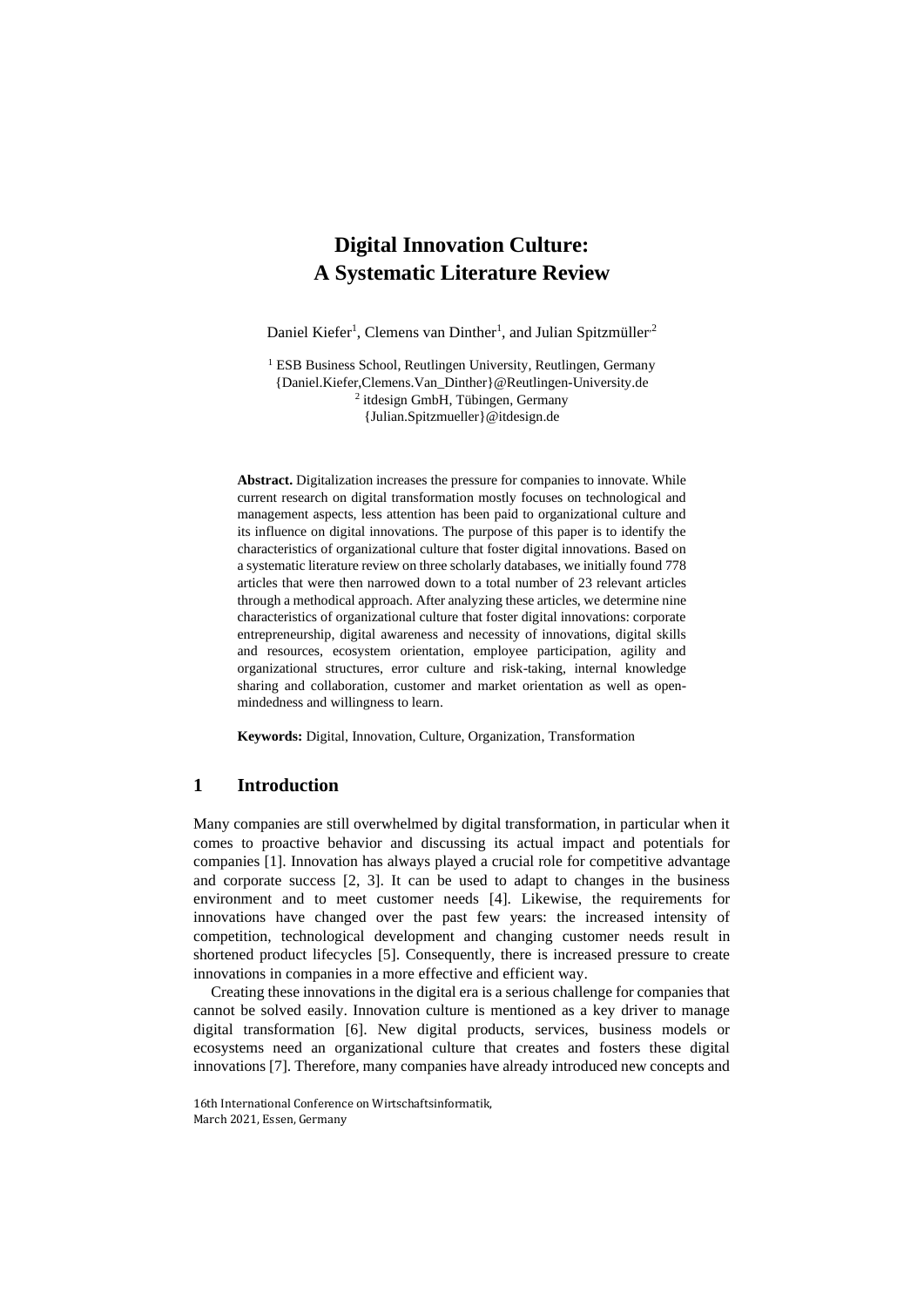methods such as agile project management or design thinking in order to encourage digital innovations. However, in order to manage its digital transformation and to be successful and innovative in the digital age, a company might need much more than just a digital strategy and the usage of new technology and methods. Changing the organizational culture in favor of the digital transformation implies a radical change in the way people think, behave and collaborate in companies, how they generate ideas and how they make decisions.

Nevertheless, the concrete design of a digital innovation culture and its characteristics are still unclear [8–10]. Research on both organizational and innovation culture has a long tradition and offers a variety of definitions, models and studies [5, 11]. However, current research does not consider the changes due to digitalization that were mentioned in the beginning of this article. Moreover, most research of digital transformation focuses on the technological or economical aspects (such as business model innovation or ecosystems) and miss out on the cultural aspect [12]. But organizational culture has always been a high obstacle for business transformations and many sophisticated strategies have failed to overcome this obstacle.

Only [9] and [10] address the topic of digital innovation in the context of organizational culture. [9] conducted a Delphi study in where he interviewed participants from companies to identify cultural values for digital transformation. [10] collected data through exploratory case studies and pictured it on culture levels from [13] (e.g. artifacts). But both lack of general expressiveness regarding digital innovation culture. This is due to the limited method of the studies and the small frame of reference ([9]interviewed twenty five German employees from various industries and [10] analyzed German case studies). This shows that the topic has received little attention in the scientific community so far. [14] recently noted: *"that because of the shift in the locus of innovation and because some of our core organizing axioms may be challenged or fundamentally changed by the digital revolution, the nature of innovation and organizational scholarship may be at a transition point."*

This is why, we strongly believe that digitalization will change more than products, technologies, processes and strategies. To a greater extent and starting one step prior, we think that companies will nurture ongoing digital innovations by creating a suitable organizational culture. Consequently, we are exploring the characteristics of organizational culture that benefit digital innovations. This leads to the following research question:

─ RQ: What characteristics should an organizational culture have to foster digital innovations?

To answer this research question, we have conducted a systematic literature review. The structure of the paper is as follows: First, the theoretical context of innovation, organizational culture and digital transformation is explained. Second, the literature review, its methodology and its results are presented. Third, we discuss the results and limitations of the literature review as well as its implications for future research.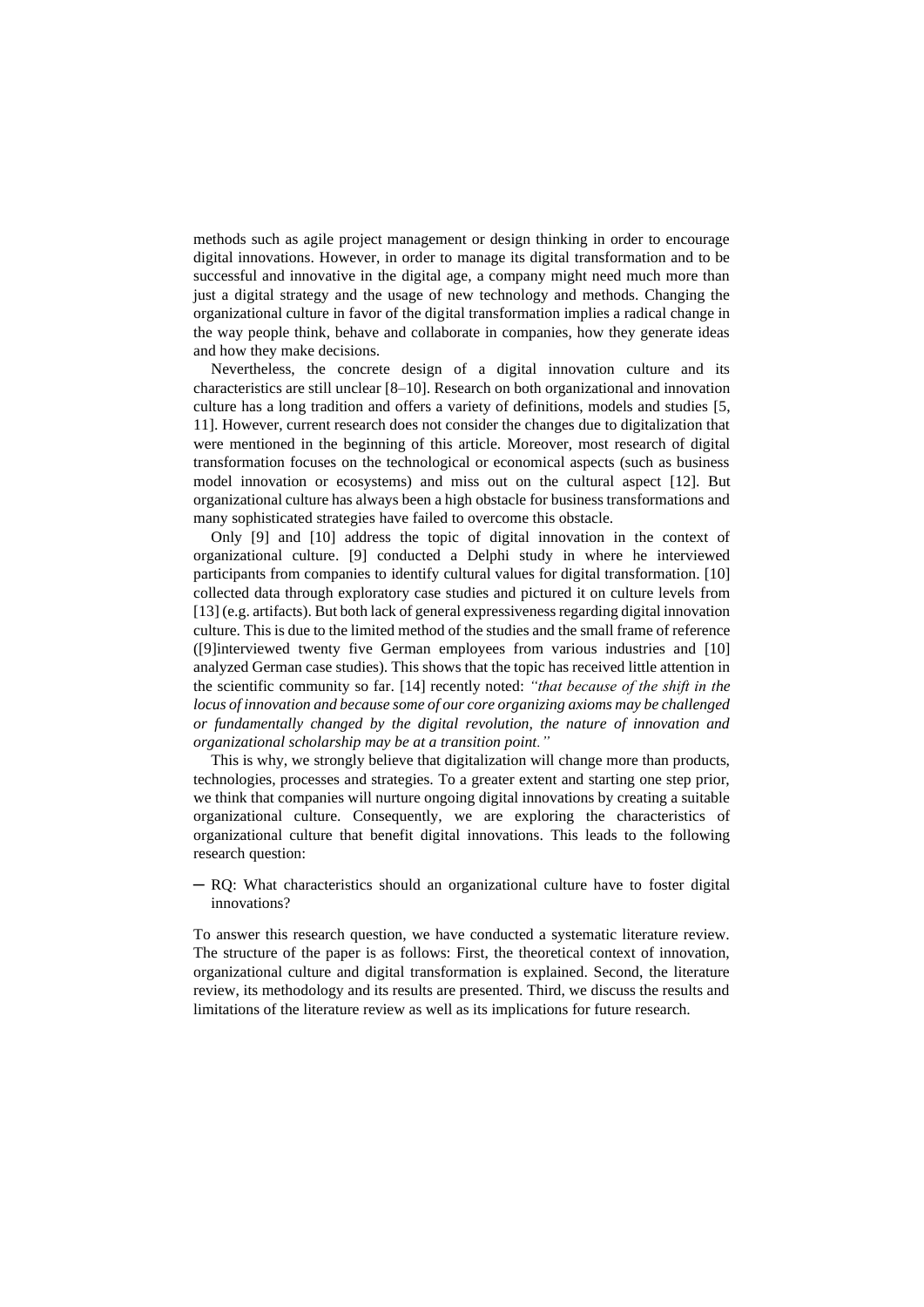## **2 Theoretical Context and Boundaries**

As outlined in the introduction, the three aspects "Innovation", "Digital Transformation" and "Organizational Culture" form the context of our research (Figure 1). The innovation aspect deals with the question of how innovations can be fostered. Digital transformation determines the context in which these innovations happen. Organizational culture addresses the practiced patterns, approaches and values in form of characteristics. Finally, "Digital Innovation Culture" is the subject of our research. In the following section, we will briefly define these terms.



Figure 1. Overall context of digital innovation culture

Innovation refers to the usage of novel ideas, products, services, processes that are new to the implementing organization and create an advantage for the organization [4].

Digital transformation describes the transformation of organizations that is based on the usage of digital technology and radically changes business operations and value creation [15]. According to [16], digital innovations are characterized as "the carrying out of new combinations of digital and physical components to produce novel products". As we do not see digital innovations limited to products only (e.g. services and business models), we define digital innovations as innovations that are enabled by digital technologies.

Following [13], organizational culture is "a pattern of shared basic assumptions that was learned by a group as it solved its problems of external adaptation and internal integration, that has worked well enough to be considered valid and, therefore, to be taught to new members as the correct way to perceive, think, and feel in relation to those problems". Moreover, [13] provides a model to describe and analyze organizational culture which consists of three levels: artifacts, espoused beliefs and values as well as underlying assumptions. Whereas artifacts are characterized as being observable (e.g. organizational structures, processes, clothing, and stories), espoused beliefs and values deal with the strategies, goals, norms and moral principles in an organization. Underlying assumptions are beliefs that are taken-for-granted and unconscious. They are widely accepted within an organization and people do not question them anymore.

These three aspects set our research boundaries for the literature review and explain the context of our search. By looking at the overlap of all three aspects (Fig. 1), we can clarify the construct "Digital Innovation Culture". Consequently, we define digital innovation culture as an organizational culture that fosters digital innovations.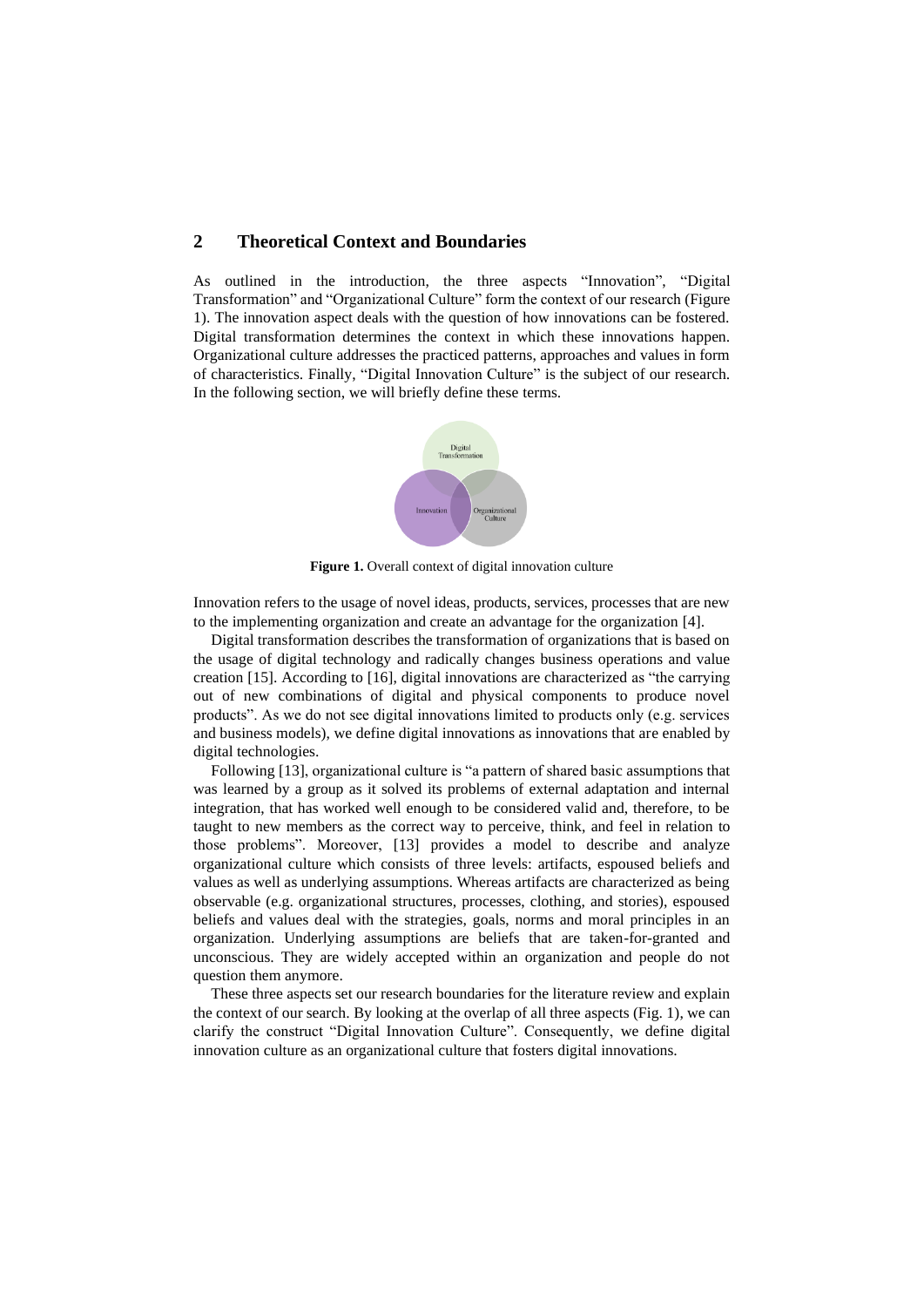# **3 Research Method**

In order to identify how a digital innovation culture looks like, we followed the approach for literature reviews suggested by [17, 18]. Fig. 2. illustrates the seven-step search process that was conducted as part of this literature review to identify characteristics that foster a digital innovation culture.

The actual literature search process was started after the framework conditions were set within the first and second step according to the defined research question from chapter 1. The extraction log is the basis of the literature search. All necessary information is stored in it and which is used for the final matrix. The matrix consists of articles that are considered relevant. Based on these articles the research question is answered step by step. The keyword search process (step 3) consists of several iterations. The actual analysis and evaluation of the literature consists of the title and abstract analysis (step 4) as well as the full text analysis (step 5). The result is the final extraction log, which is used as the basis for the matrix. It should be emphasized that forward and backward searches were also part of the literature search strategy in this contribution (step 6). The results of the individual process steps as well as the number of identified articles after the various search iterations are presented in the following chapters.



**Figure 2.** Process of literature research [17, 18]

### **3.1 Literature Search**

Based on the research question formulated in chapter 1, first articles were collected in journals and databases to derive suitable keywords for the search query. The aspects from Fig. 1 were also used to derive relevant keywords for the comprehensive search. Digital innovation is an emerging research field, which is why we also included IS conference proceedings of the AIS eLibrary. Our search is limited to peer-reviewed articles<sup>1</sup>.

 $1$  As we received few results in the AIS eLibrary, we also included non-peer-reviewed articles of this database only.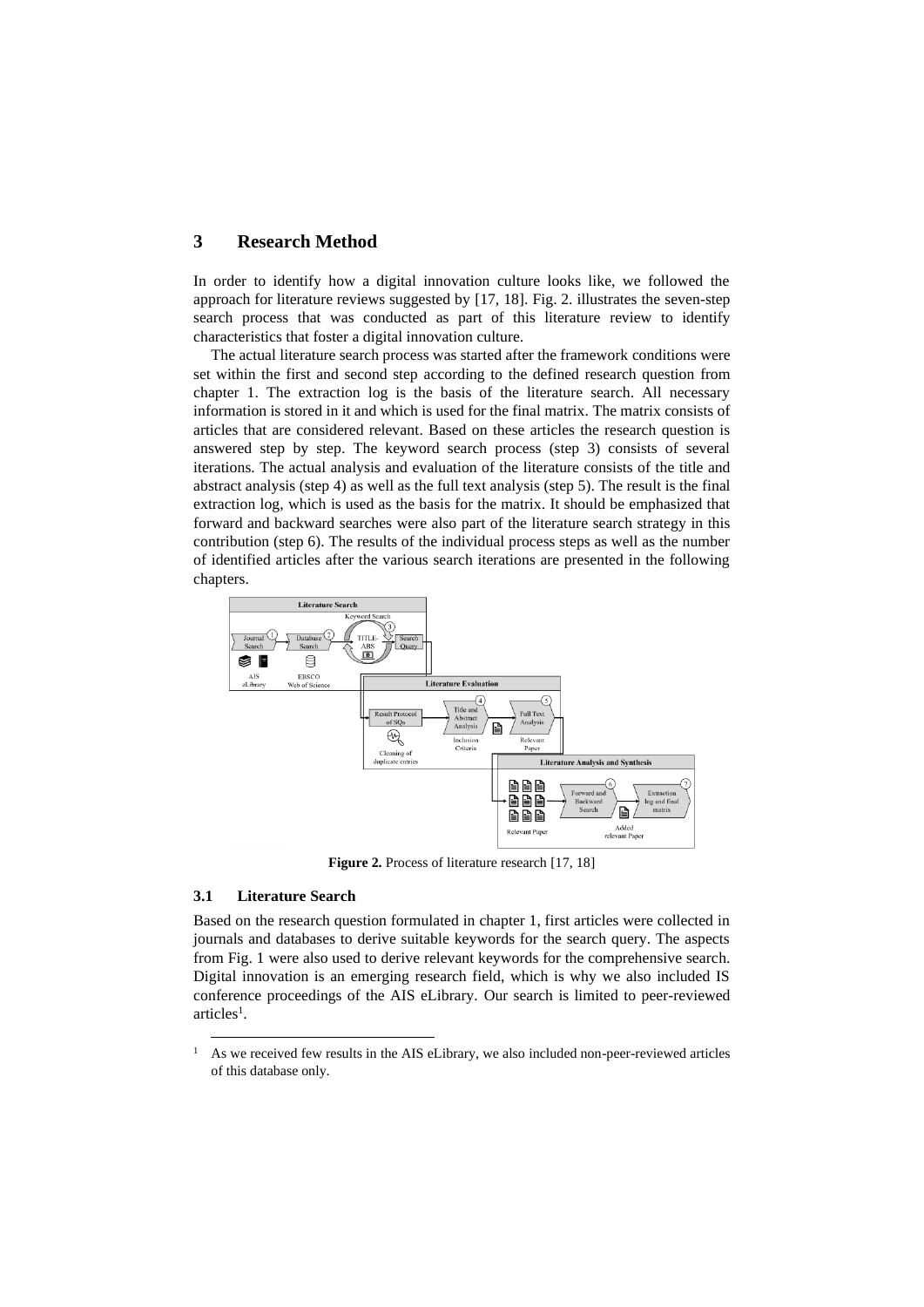We conducted our search in July and August 2020 on the scholarly databases EBSCO and Web of Science, which are recommended by [19–21]. The search was focused on the "title" and "abstract" fields. The language of the articles is limited to English and German. Our final search query is as follows:

*(digit\*) AND (innovat\* OR creativ\*) AND (cultur\* OR organization) AND (compan\* or firm or business)* (1)

## **3.2 Literature Evaluation**

By following these steps, our search resulted in an initial set of 778 contributions.

After removing duplicates (82) and articles in other languages than English and German (58), we had 683 remaining articles.

In the next phase the contributions were analyzed of their suitability based by their title. We were able to exclude most of these articles when we went through the titles. By analyzing their abstracts and conclusions we had a closer look whether they could help to answer our research question. After we went through the articles, a finding was that that many articles deal with the impact of digitalization on national culture or on culture industry. Another area was e-government. Those papers were excluded from the analysis because the focus lies on companies (see selection criteria 3.2).

After this stage, 123 potentially relevant articles remained which were then read carefully in the fourth phase of our selection (see literature analysis process in Fig. 3).



**Figure 3.** Resulting papers from the literature analysis process

For the selection of the encountered and remaining articles, we established the following inclusion criteria, whereby all three must be fulfilled:

- 1. Articles must have a focus on digital transformation.
- 2. Articles must address digital innovation.
- 3. Articles must deal with organizational culture in companies or at least parts of it.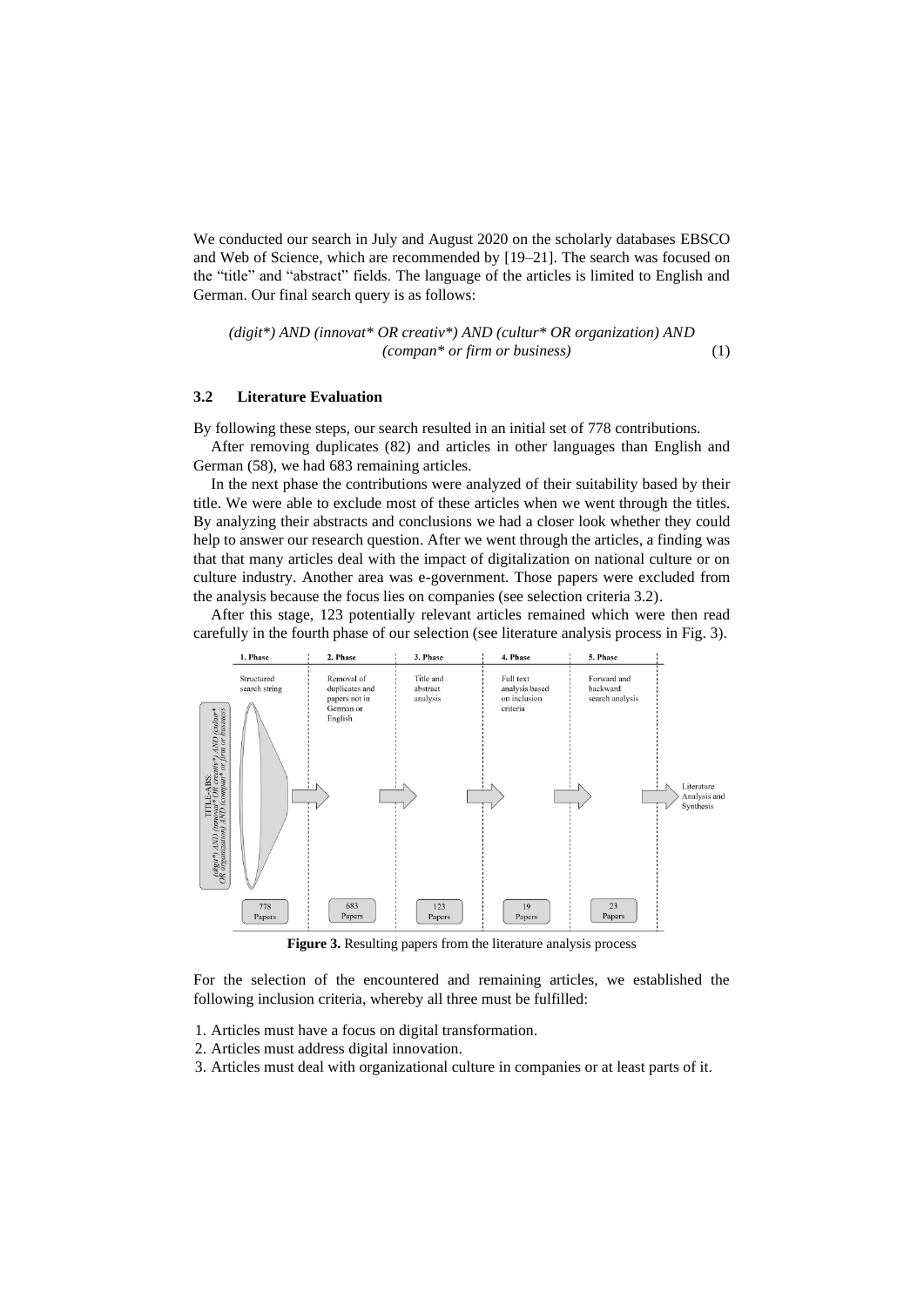Those inclusion criteria reduced the number of articles to 19. Finally, a forward and backward search lead to four additional articles which makes 23 relevant contributions in total.

### **3.3 Literature Analysis and Synthesis**

The relevant 23 articles were analyzed with regard to our research question. Fig. 4 illustrates the procedure based on the recommendations of [17].



**Figure 4.** Exemplary illustration of the literature analysis and synthesis based on [17]

As a first step, all 23 articles were carefully read again and the aspects or characteristics described or mentioned by the authors, which promote a digital innovation culture, were listed in a table<sup>2</sup> with 108 entries at the end.

In a second step the characteristics considered important, which were listed in the table, were compared with each other. It became apparent that the different authors use different names for the same relevant characteristics (e.g. entrepreneurship [9], entrepreneurial orientation [22] and startup mentality [10], etc.).

In a third iterative step, the equivalent entries – key aspects of the articles to foster digital innovation culture – were classified, clustered and unified in categories (characteristics). As an output nine characteristics of organizational culture that were in some way considered important for a digital innovation culture in the articles were derived.

In a fourth step, a matrix was developed that shows which article mentions specific characteristics relevant to the fostering of a digital innovation culture (Table 1, Chapter 4). It should be taken into account that based on the sole frequency of naming a characteristic, no evaluation can be made with regard to its importance compared to the other characteristics. This is a core task for further research to conduct extensive studies to measure the relevance of the individual characteristics.

<sup>&</sup>lt;sup>2</sup> MS Excel, a spreadsheet application, was utilized for the literature analysis and synthesis process.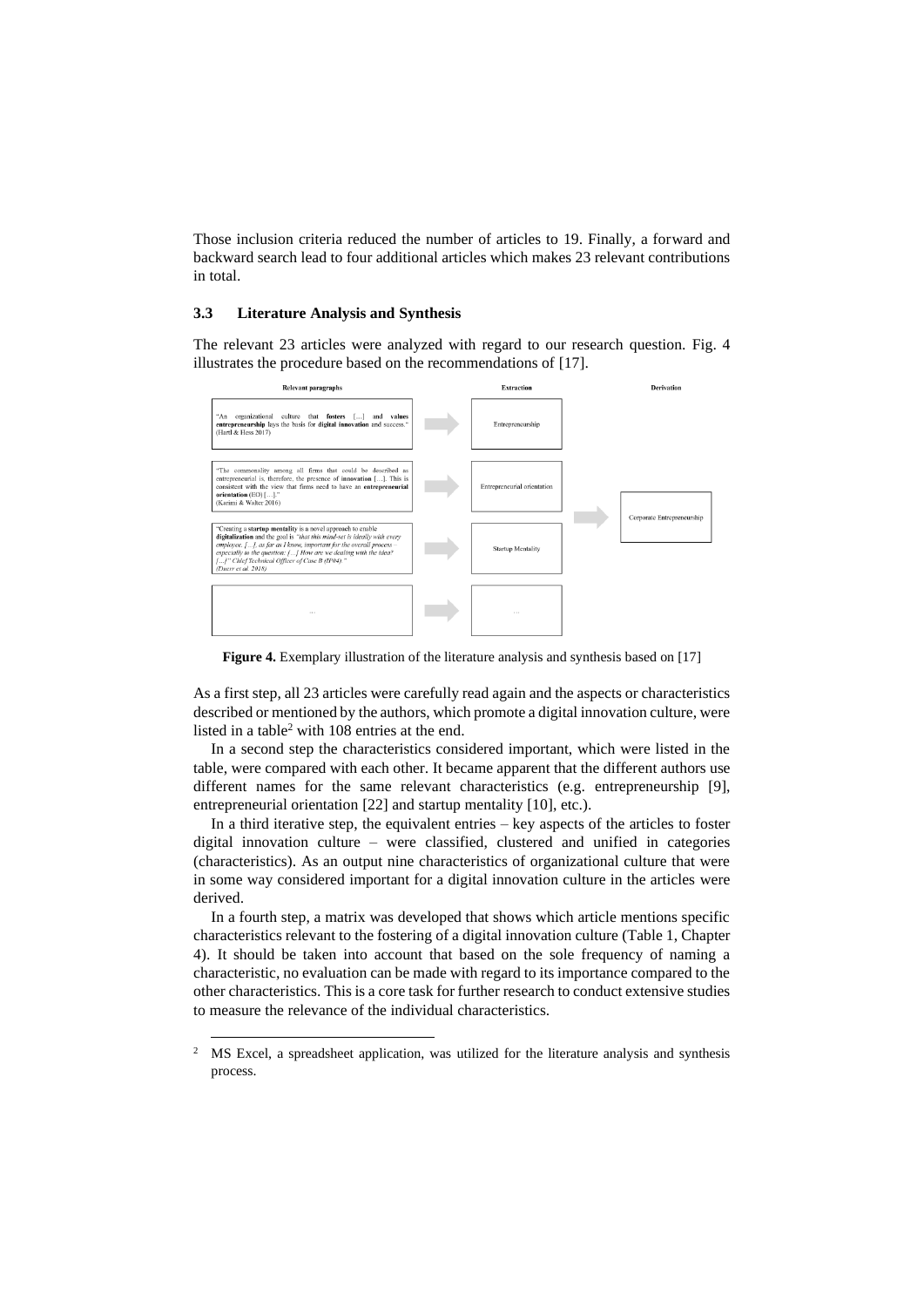# **4 Results of the Literature Review**

Table 1 compromise the results of the literature analysis and synthesis based on [17] and gives an overview of the unified characteristics as well as in which paper they are discussed (marked by "x" if mentioned in the respective article).

| Characteristic of organizational culture to foster digital innovation |                            |                                                   |                              |                       |                                                                  |                               |                                                 |                                 |                                             |                          |
|-----------------------------------------------------------------------|----------------------------|---------------------------------------------------|------------------------------|-----------------------|------------------------------------------------------------------|-------------------------------|-------------------------------------------------|---------------------------------|---------------------------------------------|--------------------------|
| Paper                                                                 | Corporate Entrepreneurship | Digital Awareness and Necessity<br>of Innovations | Digital Skills and Resources | Ecosystem Orientation | Employee Participation, Agility<br>and Organizational Structures | Error Culture and Risk-Taking | Internal Knowledge Sharing and<br>Collaboration | Customer and Market Orientation | Open-Mindedness and<br>Willingness to Learn | Sum                      |
| [8]                                                                   |                            | $\mathbf X$                                       | $\mathbf X$                  | $\mathbf X$           |                                                                  | $\mathbf X$                   | $\mathbf X$                                     | $\mathbf X$                     | $\mathbf X$                                 | $\boldsymbol{7}$         |
| $[9]$                                                                 | $\mathbf X$                | $\mathbf X$                                       |                              | $\mathbf X$           | $\mathbf X$                                                      | $\mathbf X$                   | $\mathbf X$                                     | $\mathbf X$                     | X                                           | 8                        |
| $[10]$                                                                | $\mathbf X$                | $\mathbf X$                                       | $\mathbf X$                  | $\mathbf X$           | $\mathbf X$                                                      | $\mathbf X$                   | $\mathbf X$                                     | $\mathbf X$                     |                                             | $\,8$                    |
| $[22]$                                                                | $\mathbf X$                |                                                   |                              |                       | $\mathbf X$                                                      | X                             |                                                 |                                 | X                                           | 4                        |
| $[23]$                                                                | $\mathbf X$                | $\mathbf X$                                       | X                            |                       | X                                                                | $\mathbf X$                   |                                                 |                                 | $\mathbf X$                                 | 6                        |
| $[24]$                                                                |                            | $\mathbf X$                                       | $\mathbf X$                  | $\mathbf X$           |                                                                  |                               |                                                 | $\mathbf X$                     |                                             | $\overline{\mathcal{L}}$ |
| $[25]$                                                                |                            |                                                   |                              |                       |                                                                  |                               |                                                 | $\mathbf X$                     |                                             | $\mathbf{1}$             |
| $[26]$                                                                |                            | $\mathbf X$                                       |                              |                       | $\mathbf X$                                                      |                               | X                                               |                                 |                                             | 3                        |
| $[27]$                                                                |                            | $\mathbf X$                                       |                              | $\mathbf X$           | X                                                                |                               | $\mathbf X$                                     | $\mathbf X$                     | $\mathbf X$                                 | 6                        |
| $[28]$                                                                |                            | $\mathbf X$                                       | $\mathbf X$                  | $\mathbf X$           |                                                                  |                               |                                                 | $\mathbf X$                     | $\mathbf X$                                 | 5                        |
| $[29]$                                                                |                            |                                                   | $\mathbf X$                  |                       | X                                                                | X                             | $\mathbf X$                                     |                                 | $\mathbf X$                                 | 5                        |
| $[30]$                                                                |                            |                                                   | $\mathbf X$                  |                       | X                                                                |                               |                                                 | $\mathbf X$                     | $\mathbf X$                                 | $\overline{4}$           |
| $[31]$                                                                |                            | $\mathbf X$                                       |                              | $\mathbf X$           | $\mathbf X$                                                      |                               | $\mathbf X$                                     |                                 |                                             | $\overline{\mathcal{L}}$ |
| $[32]$                                                                | $\mathbf X$                | $\mathbf X$                                       | $\mathbf X$                  | $\mathbf X$           | $\mathbf X$                                                      | X                             |                                                 |                                 |                                             | 6                        |
| $[33]$                                                                |                            | $\mathbf X$                                       | $\mathbf X$                  |                       | $\mathbf X$                                                      | $\mathbf X$                   | $\mathbf X$                                     |                                 | X                                           | 6                        |
| $[34]$                                                                | X                          |                                                   | $\mathbf X$                  |                       | X                                                                |                               | $\mathbf X$                                     | $\mathbf X$                     | $\mathbf X$                                 | 6                        |
| $[35]$                                                                |                            | $\mathbf X$                                       | $\mathbf X$                  |                       | X                                                                | $\mathbf X$                   |                                                 | X                               | $\mathbf X$                                 | 6                        |
| $[36]$                                                                | $\mathbf X$                | $\mathbf X$                                       |                              | X                     |                                                                  | $\mathbf X$                   | $\mathbf X$                                     | $\mathbf X$                     | $\mathbf X$                                 | 7                        |
| $[37]$                                                                |                            |                                                   | X                            |                       | X                                                                | $\mathbf X$                   |                                                 |                                 | $\mathbf X$                                 | $\overline{4}$           |
| $[38]$                                                                | $\mathbf X$                |                                                   | X                            | $\mathbf X$           | X                                                                |                               |                                                 |                                 | $\mathbf X$                                 | 5                        |
| $[39]$                                                                |                            | $\mathbf X$                                       | X                            |                       | X                                                                |                               | X                                               | $\mathbf X$                     |                                             | 5                        |
| $[40]$                                                                |                            | $\mathbf X$                                       | $\mathbf X$                  |                       | $\mathbf X$                                                      | $\mathbf X$                   | $\mathbf X$                                     | $\mathbf X$                     | $\mathbf X$                                 | 7                        |
| [41]                                                                  |                            |                                                   | $\mathbf X$                  | X                     | X                                                                | X                             | $\mathbf X$                                     | X                               | $\mathbf X$                                 | 7                        |
| Sum                                                                   | $\,$ 8 $\,$                | 15                                                | 16                           | 11                    | 18                                                               | 13                            | 13                                              | 14                              | 16                                          |                          |

**Table 1.** Result of the literature review: mentioned characteristic per paper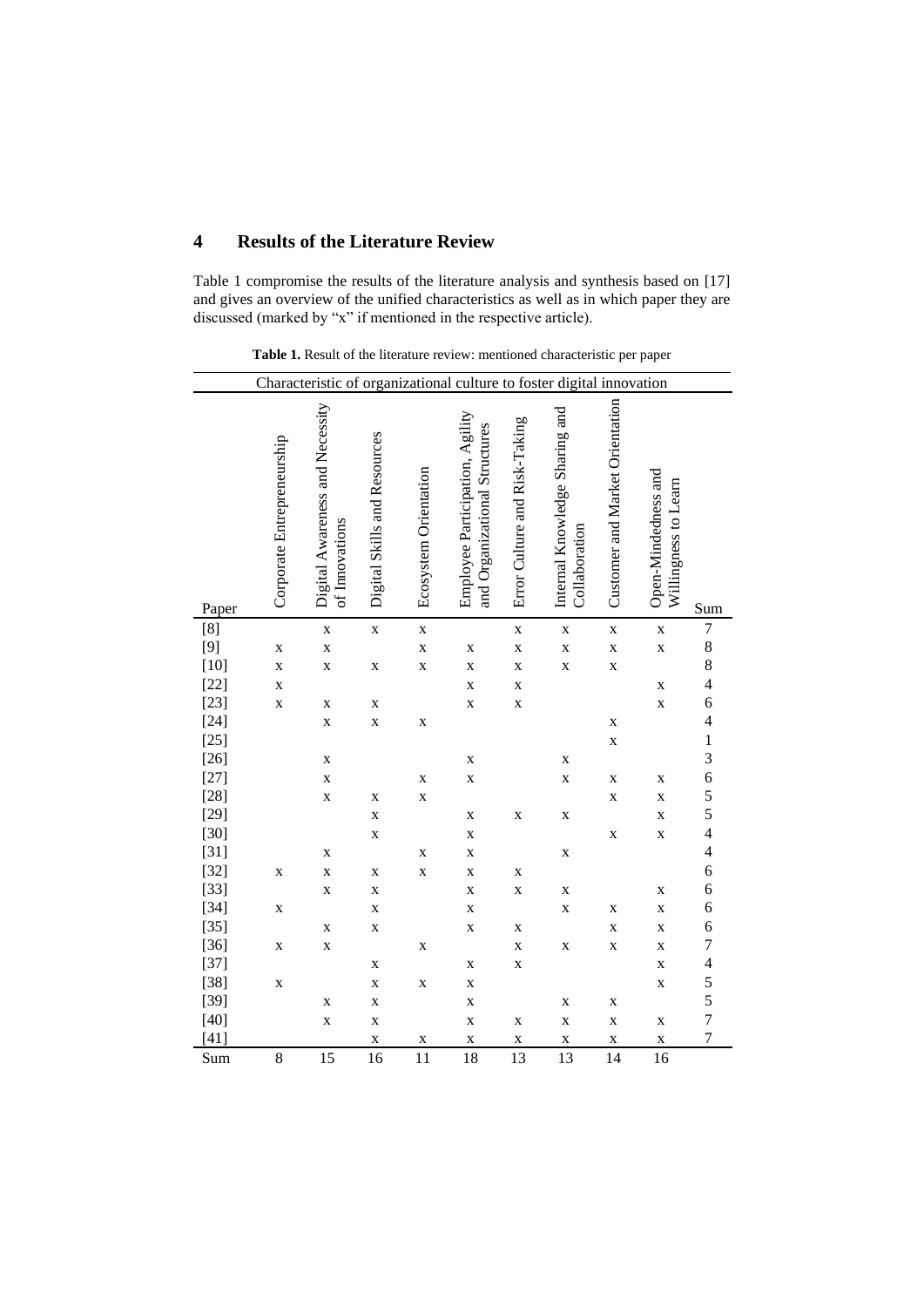The following figure 5 visualizes the results from table 1 graphically. Based on the number of entries and the sum of the relevant articles, a percentage of the frequency distribution of the respective organizational culture characteristic is calculated. This does not reflect the importance of the characteristic in the organization compared to the others, but shows which ones have been mentioned particularly frequently to foster digital innovation. The result could be used in assessments to benchmark and display the profile of the digital innovation culture of single organizations.



Characteristics to foster digital innovation culture

**Figure 5.** Characteristics to foster digital innovation culture

#### **4.1 Corporate Entrepreneurship**

Corporate Entrepreneurship was mentioned several times in the relevant articles. In order to stay ahead of competitors, to be first to market and to grow, companies must proactively identify new business opportunities [36]. Therefore, it is helpful to encourage employees to find these new business opportunities [22]. Ideally, all employees should become entrepreneurs [10, 23] This requires a shift of responsibilities towards employees and also giving them more freedom and foster a digital innovation culture [9, 34].

#### **4.2 Digital Awareness and Necessity of Innovations**

Another important characteristic is the awareness in the company regarding digital transformation, its impact, threats and opportunities as well as the need for innovations. This awareness begins at top management level [28, 33]. It is important that digital transformation is taken seriously and that a clear strategy and mission contribute to a common understanding within the company, stress the importance of digital transformation and encourage employees to come up with new ideas and business opportunities [27, 31, 32, 40] Putting that in one sentence: "True change needs true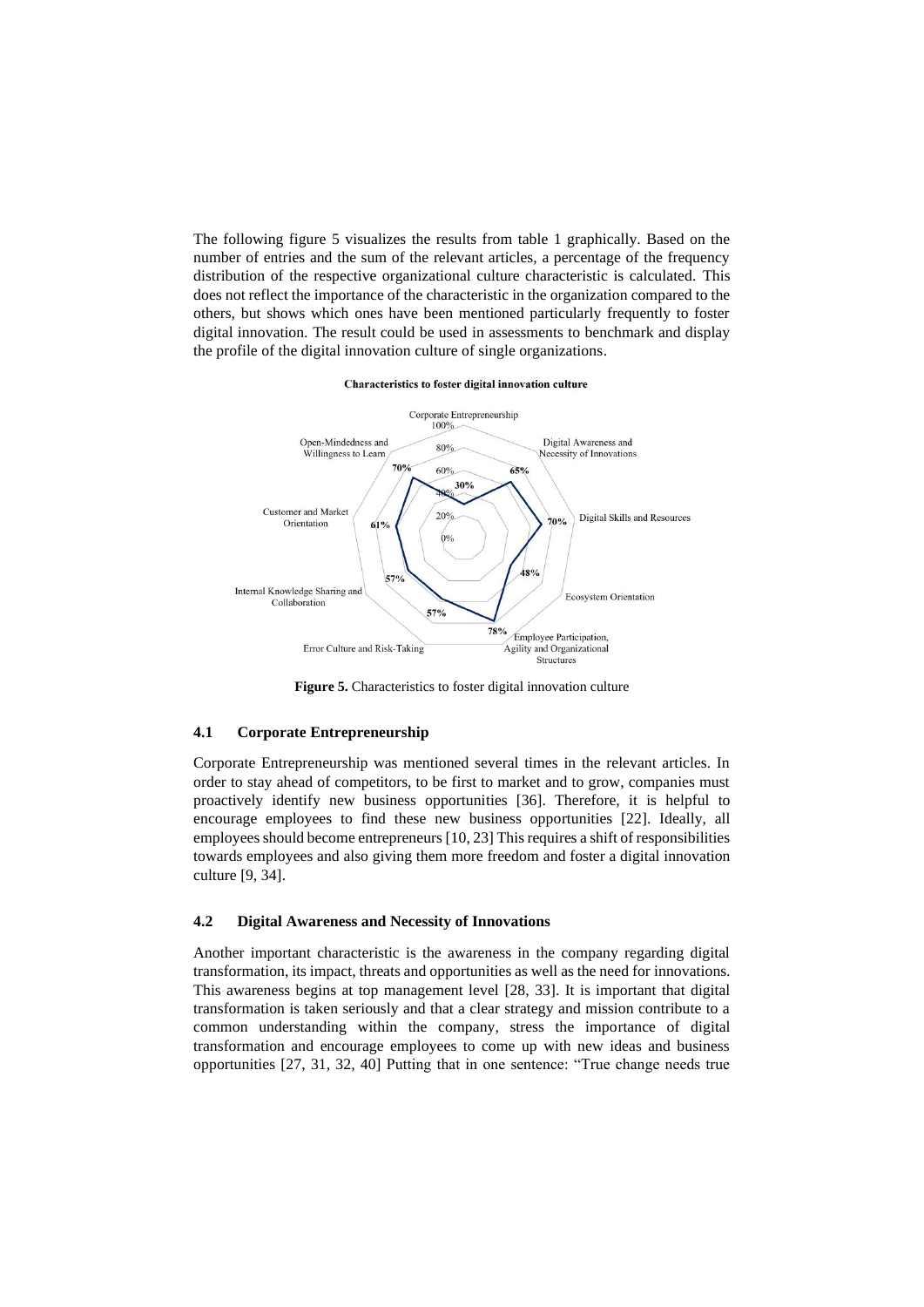authenticity" [40]. So, using new technologies or setting up innovation labs as an alibi without a real purpose is not enough to become truly digital and innovative within the digital transformation [35]. The necessity of innovations should be anchored in the organizational culture of a company because innovation is one way for a company to grow and to make improvements [9].

#### **4.3 Digital Skills and Resources**

Creating digital innovations requires several skills and resources. Companies might want to evaluate employees' technological competencies and offer opportunities to enhance these competencies, develop completely new ones or hire new employees with the wanted skills. In this context, it should be noted that some companies overestimate their competencies, especially in the digital area. Missing resources and skills can also be obtained from external partners in an ecosystem [10, 29, 30, 34, 40].

Looking at hard skills, data management and data analytics as well as several associated domains (e.g. artificial intelligence, machine learning and statistical modelling) were mentioned very often in the relevant articles for a successful digital transformation [24, 38, 39, 41]. Besides these hard skills, soft skills are important, too. Especially change management skills are useful [23].

### **4.4 Ecosystem Orientation**

Innovations sometimes need external partners [27]. As resources and knowledge of companies are limited [41], it might be useful to search for complementary capabilities outside the company [36]. For example, traditional manufacturing companies could therefore partner up with IT firms to equip products with digital components [10]. Digital platforms enable a value creation with other companies in digital ecosystems or networks [32]. Especially when building end-to-end solutions for customers, an open innovation approach is advantageous. Close collaboration with external partners increases knowledge and provides heterogeneous resources. Paired with digital awareness, this can lead to radical innovations [28]. For that reason, companies should be willing to collaborate and share their knowledge with external partners in a network that has a shared purpose [9, 31].

#### **4.5 Employee Participation, Agility and Organizational Structures**

A higher involvement of employees in decision making and more freedom might have a positive impact on the success of innovative projects [32]. Many others argue in the same way and say that employees should have more responsibilities, freedom and opportunities to participate in decision making [9, 10, 22, 26]. This requires transparency and an open discussion of innovation initiatives and possible solutions [26, 40]. Furthermore, the employees' involvement also helps to change their behavior. By empowering employees, companies can profit from enhanced innovation processes as well as from a faster ability to react to changes in the business environment. Additionally, mutual decision making helps to eliminate silos within the company [10].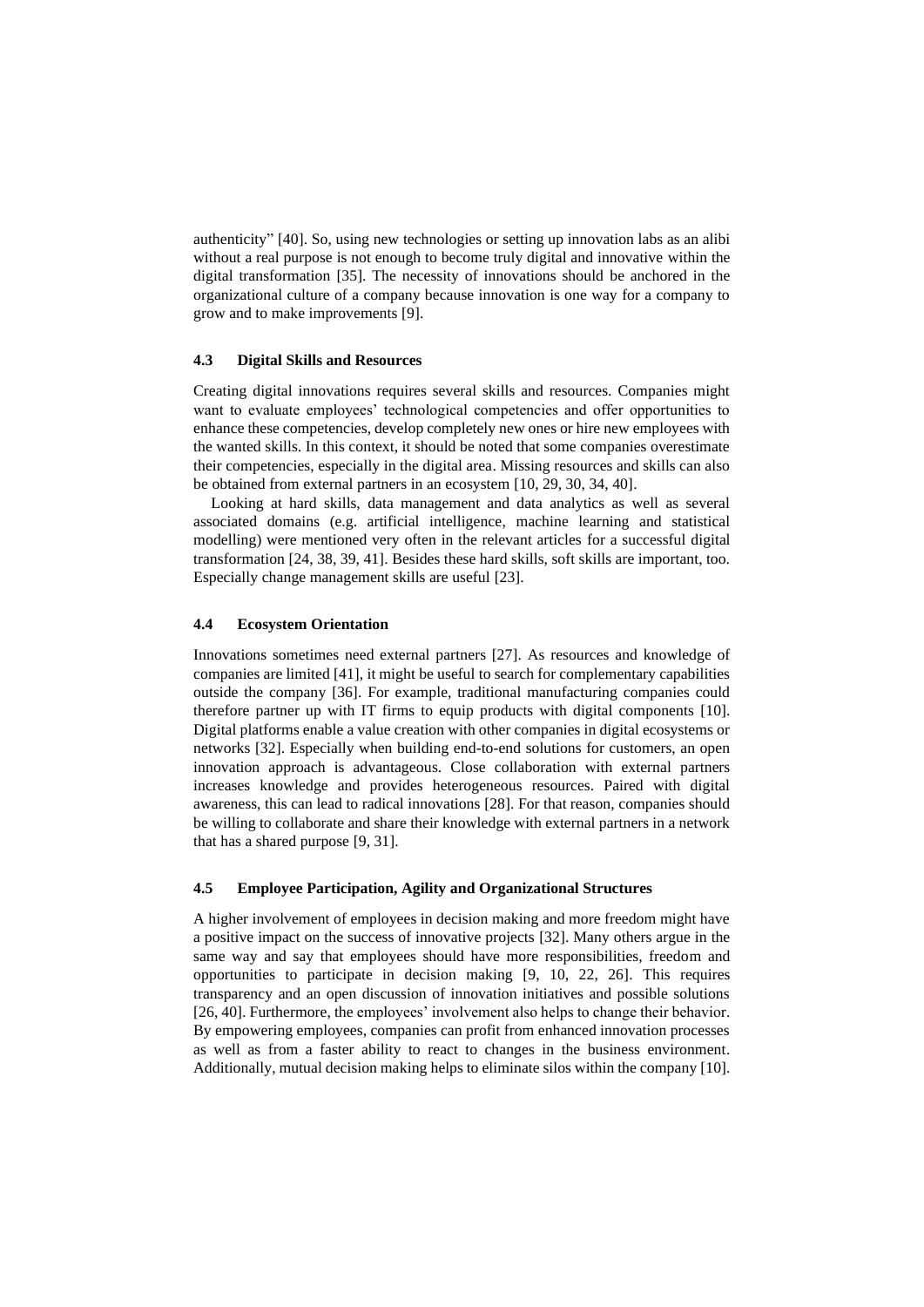According to [37], agility (defined as operational and strategic flexibility together with customer responsiveness) is crucial in order to adapt to changes in the business environment and to foster digital innovation culture.

#### **4.6 Error Culture and Risk-Taking**

In times of digital transformation, it is difficult to predict future changes in business environment. It needs courage to fight this uncertainty [9, 23] .A willingness to take risks is essential for companies to explore new opportunities and to experiment in order to come up with new ideas [27, 40]. Without taking risks, companies might miss a chance to create new innovations or to deliver them to the market. When exploring new things and taking risks, some projects might go wrong and failure might occur but where a risk is taken there is also the chance of new innovation. Instead of wasting resources for too long on corrupted projects, failures should be admitted [35].

#### **4.7 Internal Knowledge Sharing and Collaboration**

The creation of new ideas and an increased participation of employees in innovation initiatives demand for knowledge sharing and a closer collaboration within the company across all business units and hierarchical levels [9, 10, 22, 40]. Therefore, the partly dominating silo mentality in companies must be abolished [26, 27, 39]. An integration of IT departments and business departments should especially be intended, as IT drives and enables digital transformation [10, 33, 35]. A close collaboration across business units also enables an identification of shared interests among employees and their special qualifications [26].

## **4.8 Customer and Market Orientation**

Digital transformation might also have an impact on how companies create value. This characteristic addresses the customer orientation in value creation and companies' attention to changes in the market such as emerging technologies and competitors. Not reacting to market changes clearly makes digital transformation very difficult [35]. Some companies also fear losing their customers to competitors if they cannot offer the demanded digital products and services [10]. Therefore, customer centricity is crucial for businesses which means to address customer needs and align new products and services with them [9, 39]. Some articles even go one step further and talk about customer integration or value co-creation. This means that customers are directly involved in innovation processes and work together on new products and services [10, 25, 34].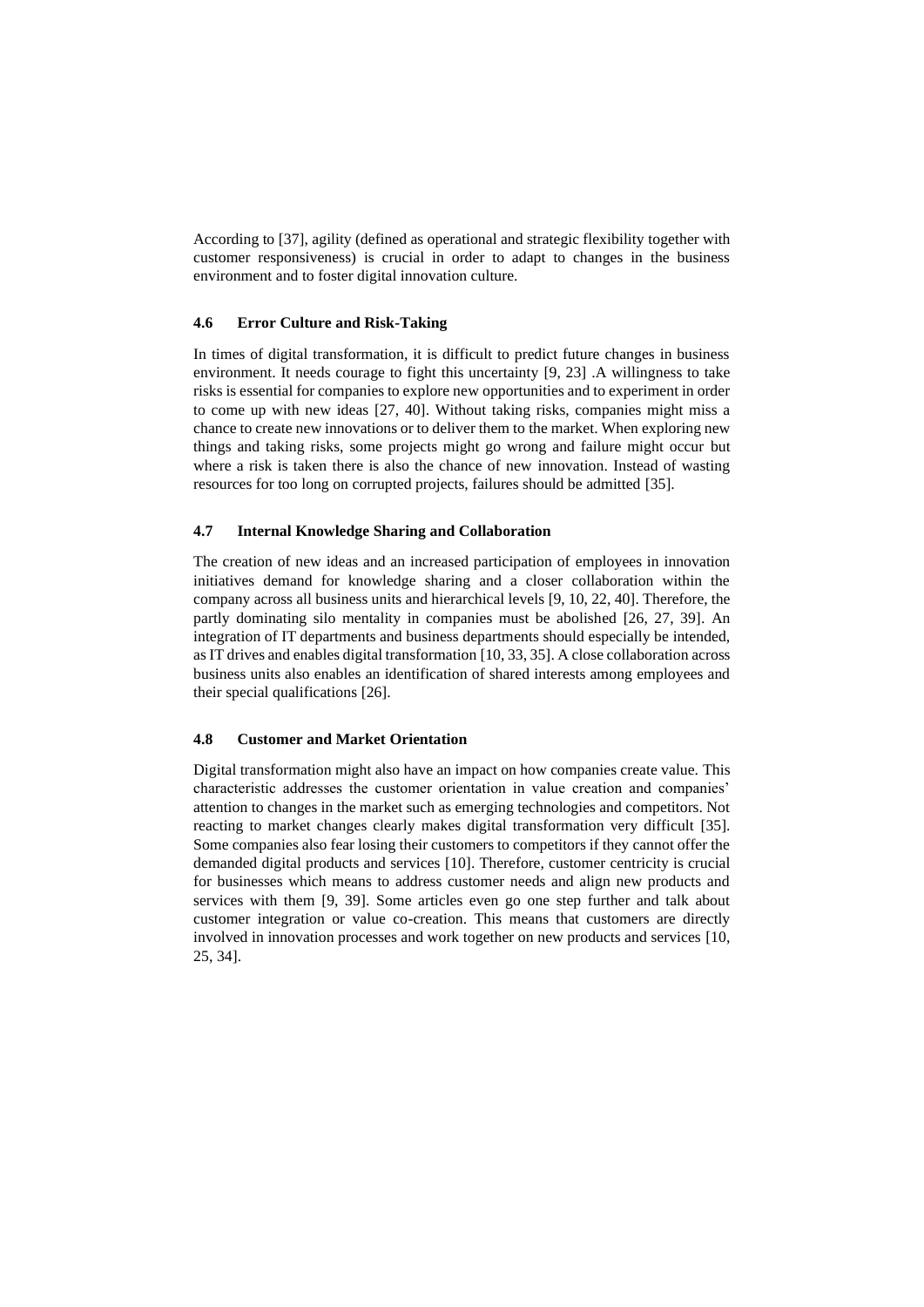#### **4.9 Open-Mindedness and Willingness to Learn**

Digital transformation might cause and require radical changes. Whether a company deals with those changes successfully also depends on the attitude of their employees and their willingness to change and learn as well as their acceptance of new ideas.

Emerging technologies require open-mindedness and, as mentioned before, sometimes it is necessary to question the existing business model, assumptions and competencies [22, 25, 28, 35, 36]. Companies should encourage lateral thinking, outof-the-box thinking and curiosity [38, 40]. According to most articles in this literature review, it is highly crucial that employees are open to change and willing to learn and develop [8, 10, 23, 25, 26, 32, 34, 35].

# **5 Discussion and Implications for Future Research**

The characteristics outlined for fostering a digital innovation culture were synthesized on the basis of established papers and explained in more detail. Most of the identified articles do not explicitly focus on organizational culture and how it can foster digital innovations and even fewer articles specifically talk about digital innovation culture. However, all articles had at least some aspects regarding organizational culture that are related to our research question and helped us to identify the characteristics above. A broad and comprehensive framework that explicitly addresses most of these characteristics in a holistic approach is nonexistent. First attempts were delivered by [9] and [10].When we reviewed the papers, one discovery was that many articles dealt with the impact of digitization on national culture, the culture industry, as well as egovernment. Considerably fewer dealt directly about companies.

When comparing our derived characteristics to foster a digital innovation culture in organizations with relevant research on the culture of innovation in organizations, it is evident that they overlap in some areas.

For example, market orientation on the one hand and customer and market orientation on the other hand. At the same time, however [42] lacks a clear reference to corporate entrepreneurship, digital awareness, error culture and risk-taking as well as ecosystem orientation. All of which play a decisive role in the promotion of digital innovations. The following Table 2 compares [42] identified characteristics for fostering an Innovation Culture with our characteristics for fostering a digital innovation culture.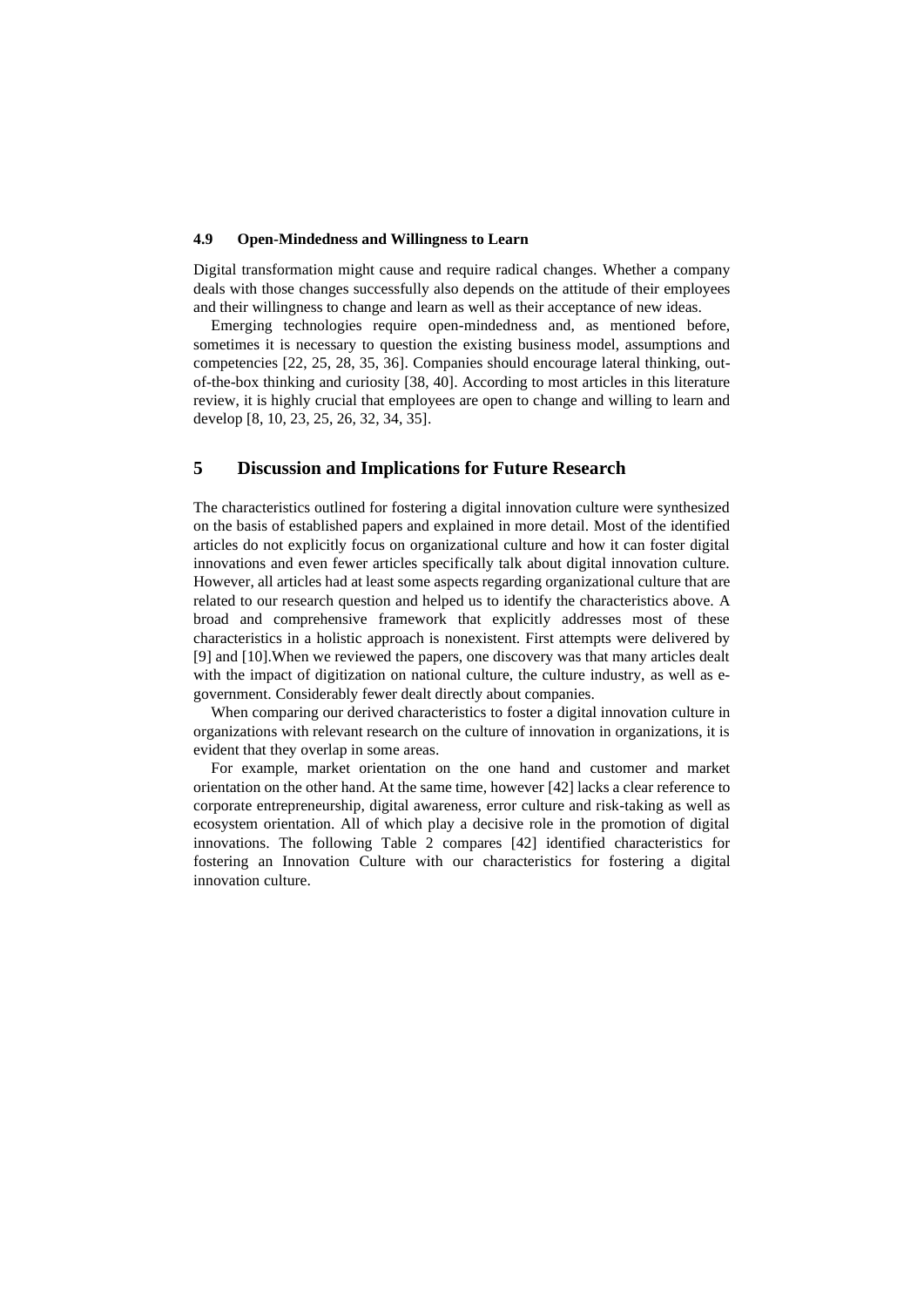**Table 2.** Comparison of Innovation Culture and Digital Innovation Culture Characteristics

| Innovation Culture [42]       | Digital Innovation Culture                                              |  |  |
|-------------------------------|-------------------------------------------------------------------------|--|--|
| <b>Innovation Propensity</b>  | Corporate Entrepreneurship                                              |  |  |
| Organizational Constituency   | Employee Participation, Agility and<br><b>Organizational Structures</b> |  |  |
| Creative and Empowerment      | Error Culture and Risk-Taking                                           |  |  |
| Organizational Learning       | Open-Mindedness and Willingness to<br>Learn                             |  |  |
| <b>Market Orientation</b>     | <b>Customer and Market Orientation</b>                                  |  |  |
| Value Orientation             | <b>Customer and Market Orientation</b>                                  |  |  |
| <b>Implementation Context</b> |                                                                         |  |  |
|                               | <b>Ecosystem Orientation</b>                                            |  |  |
|                               | Digital Awareness and Necessity of<br>Innovations                       |  |  |
|                               | Digital Skills and Resources                                            |  |  |
|                               | Internal Knowledge Sharing and<br>Collaboration                         |  |  |

The following Table 3 gives a summary of the characteristics and why each of them should receive more attention in order to foster digital innovations in organizations. More questions regarding further research could address the concrete design of these characteristics and how they can be managed and implemented in corporate practice. Additionally, the correlation among the identified characteristics should be investigated. The importance of particular characteristics might vary and should be object of future research.

Companies from the "old world", whose current focus or core competences are not associated with digital innovation, might especially profit from a framework that helps to transform the organizational culture and foster digital innovations. This problem should be considered in future studies. Appropriate questions for each characteristic were developed as a first step towards creating such a framework (Table 3).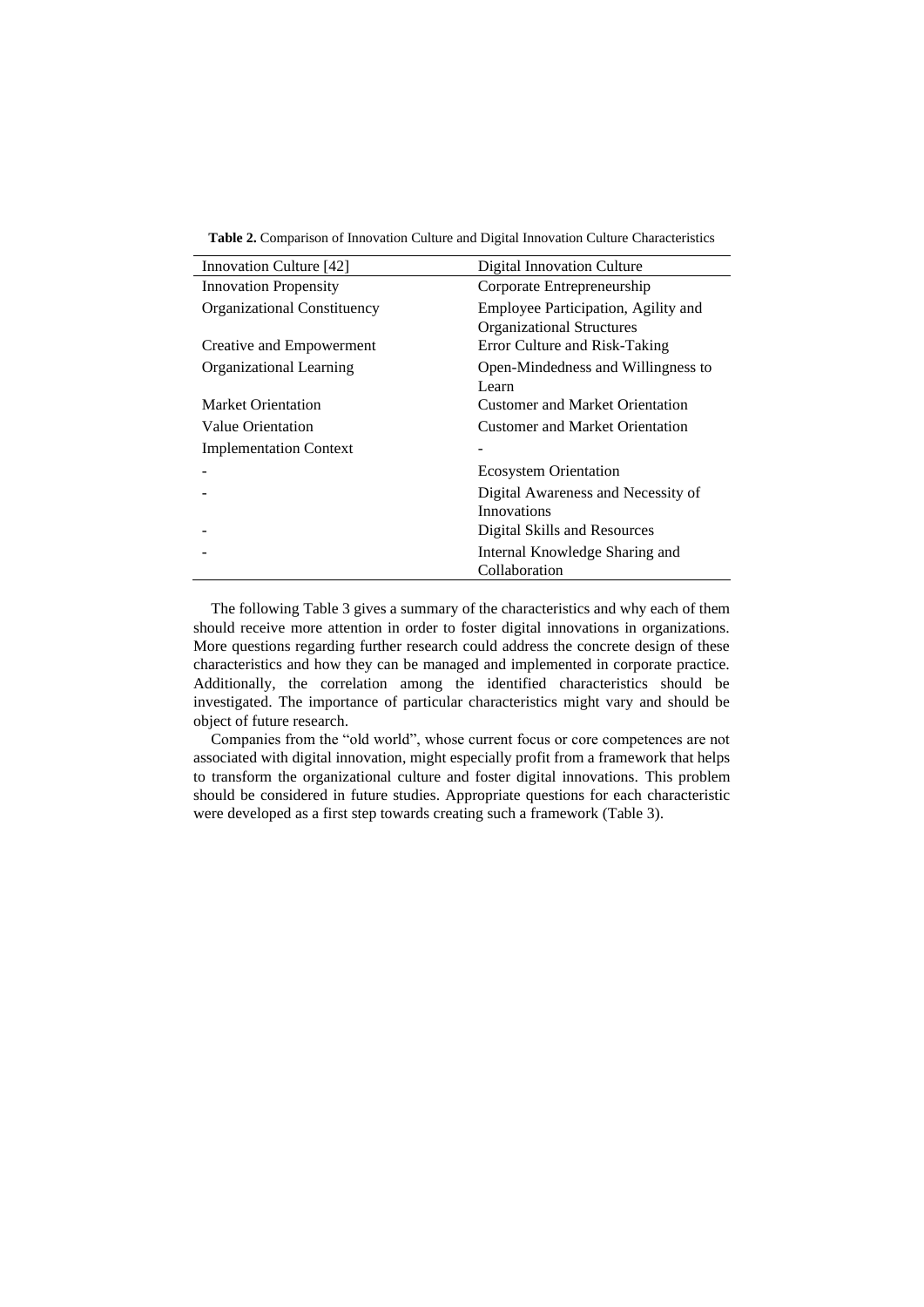| Table 3. Characteristics, Digital Relevance and Future Research Questions |  |  |  |
|---------------------------------------------------------------------------|--|--|--|
|---------------------------------------------------------------------------|--|--|--|

| Characteristic                                                                   | Digital Relevance                                                                                                                                        | <b>Future Research Questions</b>                                                                                                                                  |  |  |
|----------------------------------------------------------------------------------|----------------------------------------------------------------------------------------------------------------------------------------------------------|-------------------------------------------------------------------------------------------------------------------------------------------------------------------|--|--|
| Corporate<br>Entrepreneurship                                                    | Enhance proactivity;<br>foster idea generation and<br>innovations                                                                                        | What skills should a corporate<br>entrepreneur have to create<br>digital innovations?                                                                             |  |  |
| Digital<br>Awareness and<br>Necessity of<br><b>Innovations</b>                   | Justifies upcoming<br>changes and explains the<br>need for innovations                                                                                   | How can companies achieve this<br>awareness and create a common<br>understanding?                                                                                 |  |  |
| Digital Skills and<br>Resources                                                  | Especially IT related skills<br>are required                                                                                                             | How should companies evaluate<br>their competencies and identify<br>missing skills?                                                                               |  |  |
| Ecosystem<br>Orientation                                                         | Necessary to create<br>innovative end-to-end<br>solutions for customer                                                                                   | How can a company find<br>appropriate partners and<br>integrate them in a digital<br>ecosystem?                                                                   |  |  |
| Employee<br>Participation,<br>Agility and<br>Organizational<br><b>Structures</b> | Fast changes in business<br>environment require<br>agility, flexibility and fast<br>decision making                                                      | How should companies deal with<br>radical innovations and<br>disruptive technologies? Is it<br>possible to avoid spin-offs?                                       |  |  |
| Error Culture and<br>Risk-Taking                                                 | Enhance proactivity;<br>promote learning;<br>encourage experiments<br>(e.g. with new<br>technologies) and efficient<br>innovations                       | What general conditions do<br>companies have to meet in order<br>to encourage experiments and<br>change employees' minds as<br>well as their behavior?            |  |  |
| Internal<br>Knowledge<br>Sharing and<br>Collaboration                            | Cross-functional<br>collaboration fosters<br>digital innovations and<br>creates synergies                                                                | How can companies abolish silos<br>and create a collaborative<br>climate across business units?<br>How can this knowledge<br>exchange be managed and<br>recorded? |  |  |
| Customer and<br>Market<br>Orientation                                            | Ensure customer value;<br>data analytics enable new<br>services and business<br>models                                                                   | How can companies manage the<br>balancing act between market-<br>pull and innovation-push?                                                                        |  |  |
| Open-<br>Mindedness and<br>Willingness to<br>Learn                               | Learning is crucial for the<br>success of digital<br>transformation; new<br>methods, skills and<br>partners are needed which<br>requires open-mindedness | This long-lasting and radical<br>change in employees' minds is<br>difficult to accomplish. How can<br>companies establish this new<br>way of thinking?            |  |  |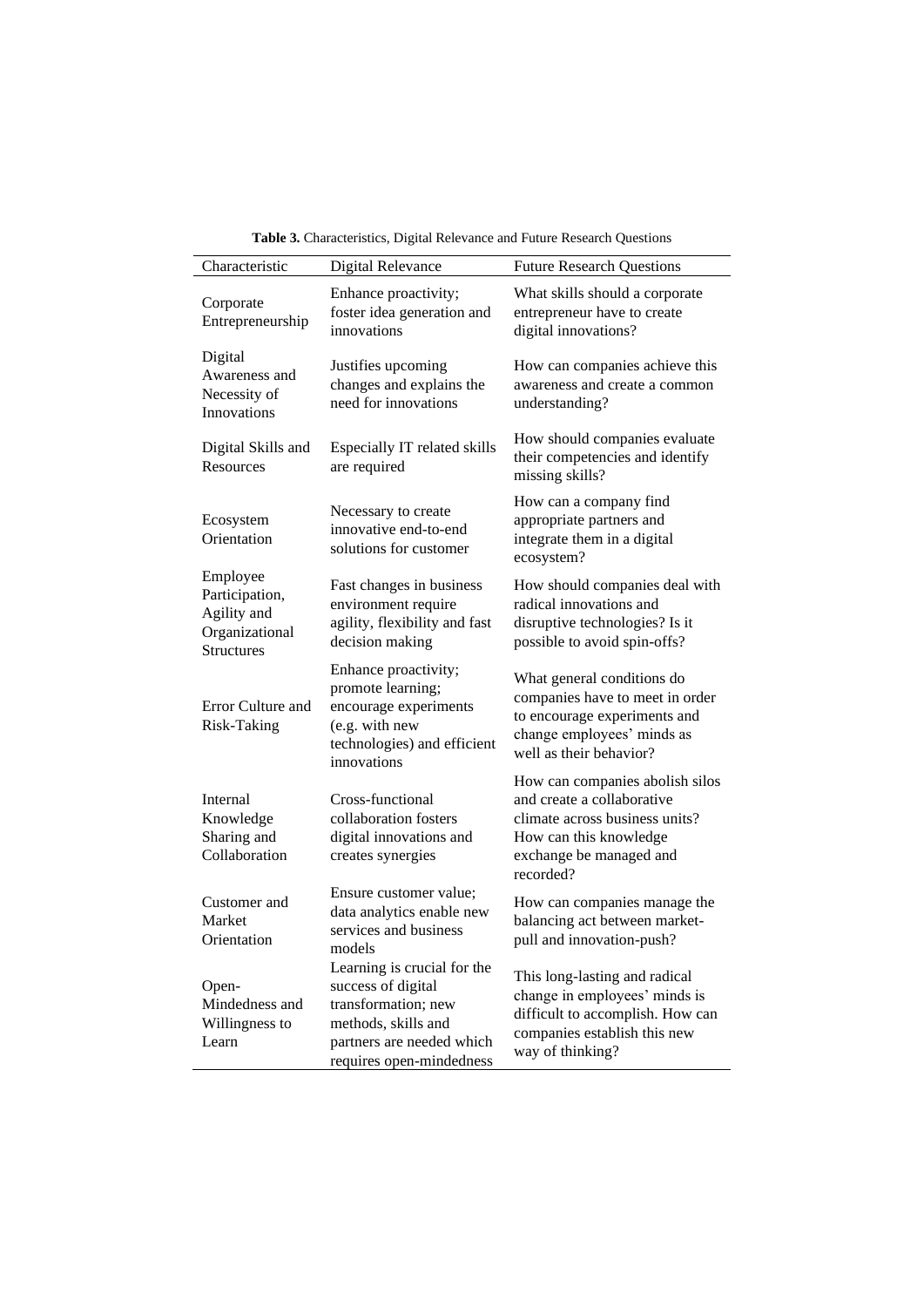# **6 Conclusion and Limitations**

Innovations are crucial for companies to manage digital transformation successfully. The organizational culture of a company has a great impact on the creation of these digital innovations. The contribution of this paper is novel and relevant for research and practice. The established research question has been answered by identifying and describing characteristics of organizational culture that foster digital innovations on the basis of established literature. At the same time, the term "Digital Innovation Culture" was introduced to emphasize the importance of such a cultural approach to digital transformation and innovation.

However, there are also limiting aspects regarding the results for several reasons. First, the findings are limited to the articles that were taken into account for this literature review. The selected scholarly databases as well as our key word search and literature selection restrict the list of articles in a certain and a subjective way that we are aware of. Second, it is possible to cluster the key aspects of the relevant articles in other ways. Therefore, our identified characteristics might neither be perfect nor do we claim their completeness.

Based on the insights of this paper, empirical research in companies can help to elaborate the characteristics, to conceptualize digital innovation culture and to identify management challenges in this area.

## **References**

- 1. Bradley, J., Loucks, J., Macaulay, J., Noronha, A., Wade, M.: Digital Vortex. How Digital Disruption Is Redefining Industries. Global Center for Digital Business Transformation, Lausanne (2015)
- 2. Kao, J.J.: The art & discipline of business creativity. Strategy & Leadership 25, 6–11 (1997)
- 3. Tushman, M.L.: Winning through innovation. Strategy & Leadership 25, 14–19 (1997)
- 4. Rujirawanich, P., Addison, R., Smallman, C.: The effects of cultural factors on innovation in a Thai SME. Management Research Review 34, 1264–1279 (2011)
- 5. Tian, M., Deng, P., Zhang, Y., Salmador, M.P.: How does culture influence innovation? A systematic literature review. Management Decision 56, 1088–1107 (2018)
- 6. Fitzgerald, M., Kruschwitz, N., Bonnet, D., Welch, M.: Embracing digital technology. A new strategic imperative. MIT Sloan Management Review (2013)
- 7. Westerman, G., Bonnet, D., McAfee, A.: Leading Digital. Harvard Business Publishing, Boston (2014)
- 8. Nambisan, S., Lyytinen, K., Majchrzak, A., Song, M.: Digital Innovation Management: Reinventing Innovation Management Research in a Digital World. Management Information Systems Quarterly 41, 223–238 (2017)
- 9. Hartl, E., Hess, T.: The Role of Cultural Values for Digital Transformation. Insights from a Delphi Study. In: 23rd Americas Conference on Information Systems. AMCIS 2017, pp. 1– 10. Association for Information Systems, Atlanta, USA (2017)
- 10. Duerr, S., Holotiuk, F., Wagner, H.-T., Beimborn, D., Weitzel, T.: What Is Digital Organizational Culture? Insights From Exploratory Case Studies. In: Bui, T. (ed.) 51st Hawaii International Conference on System Sciences. HICSS 2018, pp. 1–10. AIS Electronic Library, Hawaii, USA (2018)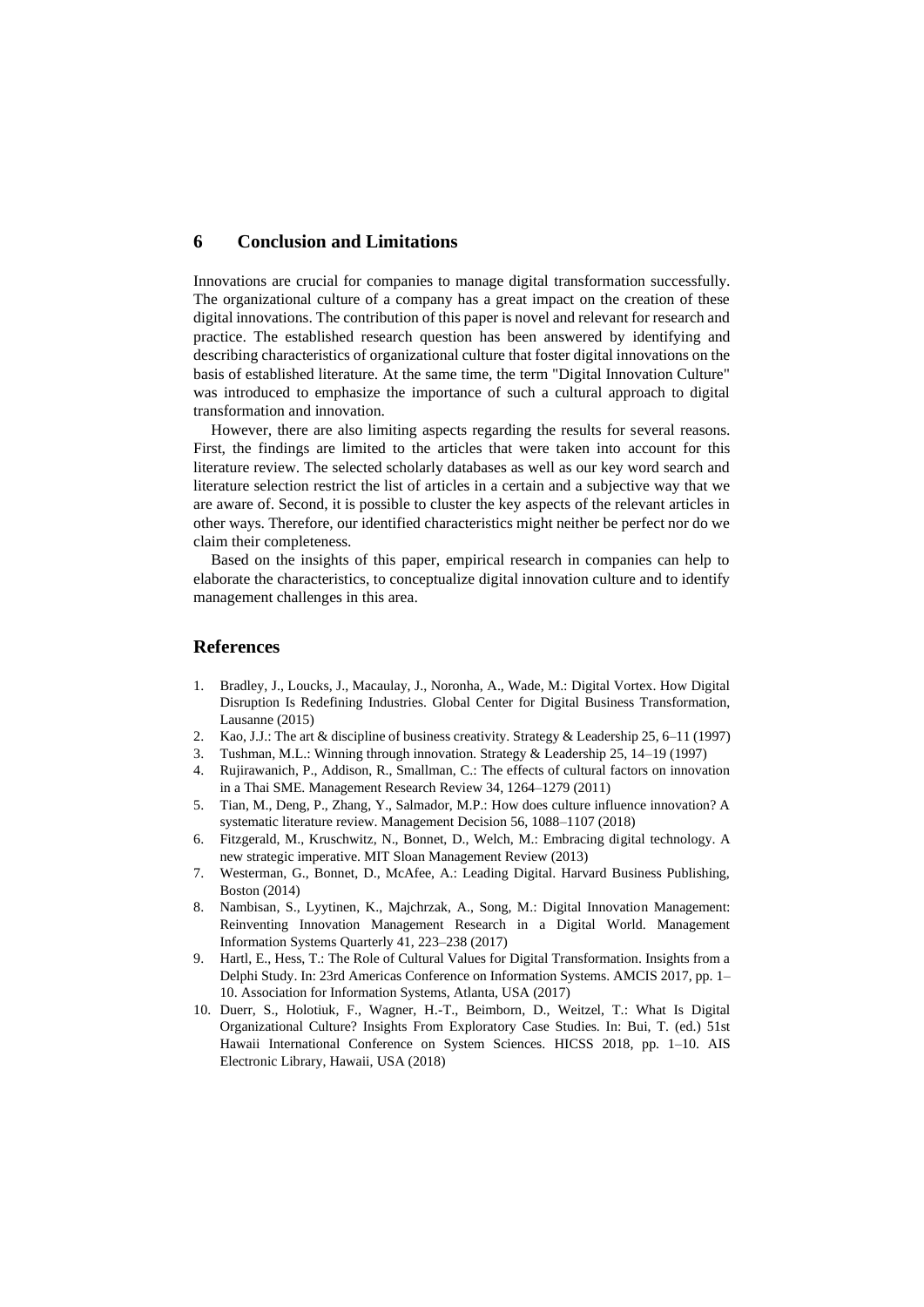- 11. Wiedmann, K.-P., Lippold, A., Buxel, H.: Status quo der theoretischen und empirischen Innovationskulturforschung sowie Konstruktkonzeptualisierung des Phänomens Innovationskultur. der markt - International Journal of Marketing 47, 43–60 (2008)
- 12. Wokurka, G., Banschbach, Y., Houlder, D., Jolly, R.: Digital Culture. Why Strategy and Culture Should Eat Breakfast Together. In: Oswald, G., Kleinemeier, M. (eds.) Shaping the Digital Enterprise. Trends and Use Cases in Digital Innovation and Transformation, pp. 109–120. Springer, Cham (2017)
- 13. Schein, E.H.: Organizational culture and leadership. John Wiley & Sons, New Jersey, USA (2004)
- 14. Benner, M.J., Tushman, M.L.: Reflections on the 2013 Decade Award—"Exploitation, Exploration, and Process Management: The Productivity Dilemma Revisited" Ten Years Later. AMR 40, 497–514 (2015)
- 15. Libert, B., Beck, M., Wind, Y.: 7 Questions to Ask Before Your Next Digital Transformation. Harvard Business Review (2016)
- 16. Yoo, Y., Lyytinen, K.J., Boland, R.J., Berente, N.: The Next Wave of Digital Innovation: Opportunities and Challenges. A Report on the Research Workshop 'Digital Challenges in Innovation Research. SSRN Journal, 1–37 (2010)
- 17. Brocke, J. vom, Cleven, A., Niehaves, B., Plattfaut, R., Riemer, K., Simons, A.: Reconstructing the Giant. On the Importance of Rigour in Documenting the Literature Search Process. In: Newell, S., Whitley, E.A., Pouloudi, N., Wareham, J., Mathiassen, L. (eds.) 17th European Conference on Information Systems. ECIS 2009, pp. 2206–2217. Association for Information Systems, Atlanta, USA (2009)
- 18. Frost, R., Lyons, K.: Service Systems Analysis Methods and Components. A Systematic Literature Review. Service Science 9, 219–234 (2017)
- 19. Wolfswinkel, J.F., Furtmueller, E., Wilderom, C.P.M.: Using grounded theory as a method for rigorously reviewing literature. European Journal of Information Systems 22, 45–55 (2013)
- 20. Okoli, C., Schabram, K.: A Guide to Conducting a Systematic Literature Review of Information Systems Research. SSRN Journal (2010)
- 21. Bandara, W., Miskon, S., Fielt, E.: A systematic, tool-supported method for conducting literature reviews in information systems. In: 19th European Conference on Information Systems. ECIS 2011, p. 221. Association for Information Systems, Atlanta, USA (2011)
- 22. Karimi, J., Walter, Z.: Corporate Entrepreneurship, Disruptive Business Model Innovation Adoption, and Its Performance. The Case of the Newspaper Industry. Long Range Planning 49, 342–360 (2016)
- 23. Billington, M., Ellersgaard, B.: Unleashing Disruptive Leadership Teaching Carpe Diem! Business Education Innovation Journal 9, 133–138 (2017)
- 24. Bleicher, J., Stanley, H.: Digitization as a Catalyst for Business Model Innovation a Three-Step Approach to Facilitating Economic Success. Journal of Business Management, 62–71 (2016)
- 25. Rosa, S.C. da, Schreiber, D., Schmidt, S., Júnior, N.: Management practices that combine value cocreation and user experience. An Analysis of the Nubank Startup in the Brazilian Market. Revista de Gestão, Finanças e Contabilidade 7, 22–43 (2017)
- 26. Dahl, A., Lawrence, J., Pierce, J.: Building an Innovation Community. Research Technology Management 54, 19–27 (2011)
- 27. Frishammar, J., Richtnér, A., Brattström, A., Magnusson, M., Björk, J.: Opportunities and challenges in the new innovation landscape. Implications for innovation auditing and innovation management. European Management Journal 37, 151–164 (2019)